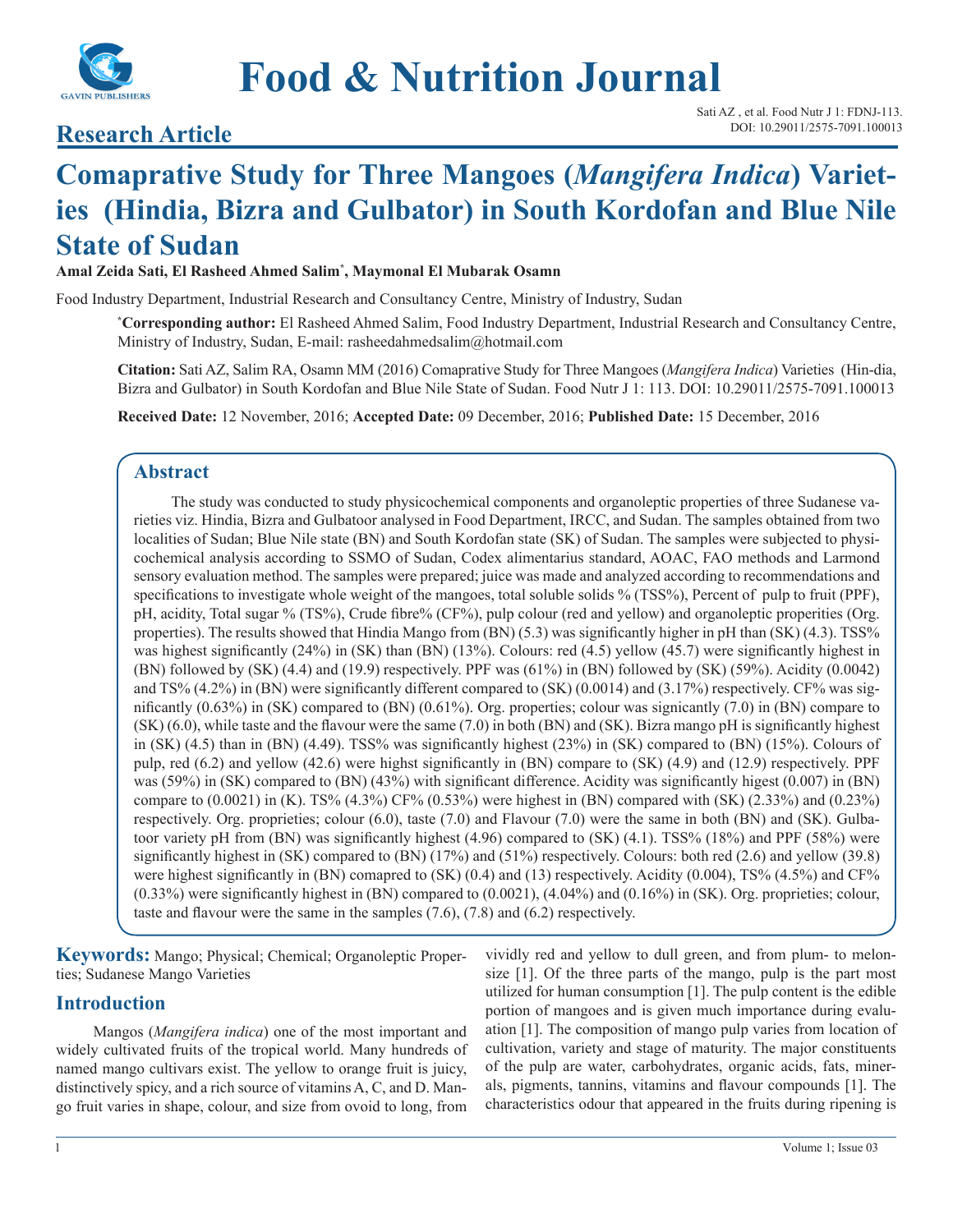components of ester and carbonyl types [1]. Mango is now recognized as one of the best fruits due to its excellent flavour, attractive fragrance, and beautiful shades of colour, delicious taste and high nutritive value [2]. Among the main constituents of this fruit, carbohydrate and acid contribute a great deal to the food value of the fruit. Awareness in respect of improved mango production is lacking. As Shafique findings sugar ranges between (0.591-162.50) sucrose, glucose and fructose constitute the bulk of carbohydrate [1]. And physical charcters (colour, flavour and taste) varies between Excellent, Good and Fair and most of the soluble solid in mango pulp. It is rich source of β-carotene [3]. The difference in odour among the varieties is due to variation in flavoring components. More than hundred volatile components have been identified, major ones being terpenes although several other hydrocarbons, esters and alcohol were also present in ripe mango fruit [4]. Mango pulp is not generally consumed directly rather used as fillings for pastries, jams, sauces, fruit juices and drinks [5]. Essentially a prime table fruit, mango pulp is perfectly suited for conversion to juices, nectars, drinks, jams, fruit cheese or to be had by itself or with cream as a superb dessert. It can also be used to make the most delicious ice cream and yoghurt. Thin slices, seasoned with turmeric, are dried, and sometimes powdered, and used to impart an acid flavour to chutneys, vegetables and soup. Green or ripe mangoes may be used to make relish [6]. Physico-chemical characteristics of preserved mango pulp are TSS (Brix) (18.60) Acidity (0.69) and pH (3.81), while sensory characteristics of preserved mango pulp are Colour (7.25), Flavour (7.25) and Taste (7.00) [7]. Many mangoes varieties were cultivated in different Sudan states, the main production was concentrated in south Kordofan, Blue Nile, Sennar, River Nile, Northern state, Kassala, Gezira and Khartoum states. But the analytical studies required more investigations; to meat the demand of mangoes pulp for food industry and export the surplus.

In view of the above aspects, the present study has been undertaken to throw light on some of the constituents of mango with a view to apprehending the fruit as a supplementary food having a good calorific value as well as to select the varieties for plantation with a hope to be a member of the mango exporting countries [1].

The aim of this study was to investigate the physical, chemical and organoleptic properties mango pulp of three Sudanese varieties namely; Hindia, Bizra and Gulbatoor mango varieties brought from two Sudanese states namely, Blue Nile and south Kordofan states.

# **Materials and Methods**

#### **Experimental design**

The experiment was laid out in complete randomized design with three treatments namely; Hindia (t1), Bizra (t1) and Gullbator (t1); replicated twice.

#### **Source of materials**

The samples of mangoes were obtained from Kordofan and Blue Nile states were carried in paper bags.

#### **Procurement of the materials**

The varieties were selected and ripened fruit, uniform in size, colour and weight was obtained from the local market of the two states. The fruit was thoroughly washed to remove dirt, dust, pesticide residues and microflora on the surface of the fruit.

#### **Peeling and cutting and blending:**

Ten samples from each variety were taken, cleaned, cut into slices and blended. The juice was filtered through of 0.11cm in diameter.

#### **Methods:**

#### **Physical Analysis**

**pH:** The pH was measured using pH 211, microprocessor, pH meter, Hanna instruments, made by Romania according to SSMO [8].

**Total Soluble Solids (TSS):** The TSS was practiced using hand refractometer, Beelgham and Sainless Ltd, London, 40 – 85% sugar refractometer, according to the Codex alimentarius standard [9].

**Colours:** The colour was determined using Lovibond Tintiometer type D, made by tintometer LTD, made by the color laboratory, Salisbury, England.

#### **Chemical analysis:**

**Acidity:** Acidity was done according to the AOAC [10]. Calculated as 0.1 ml of alkali (NaOH) to 100 ml of Juice [11].

**Sugar content:** Sugar content was done according to SSMO [8].

Fibre content: Fibre content was measured according to the AOAC [10].

#### **Organoleptic analysis**

Organoleptic properties such as colour, flavor and taste were done using panel taster using panel taster. The average of the score was considered taking Marks 1-10. Ready to serve drinks (pulp 8%, acid 0.2% and sugar 16 Brix) were prepared from each sample of mango pulp. They were presented to a panel of judges for sensory evaluation for colour, taste and flavour using an hedonic scale in accordance with the method described by [12]. The panel members were selected on the basis of their ability to discriminate and scale a broad range of different attributes of mango and mango products. An orientation program was organized for the panel members to brief them the objective of the study. The drink samples were brought to the sensory analysis lab and were served to the panelists. The judges were provided with prescribed ques-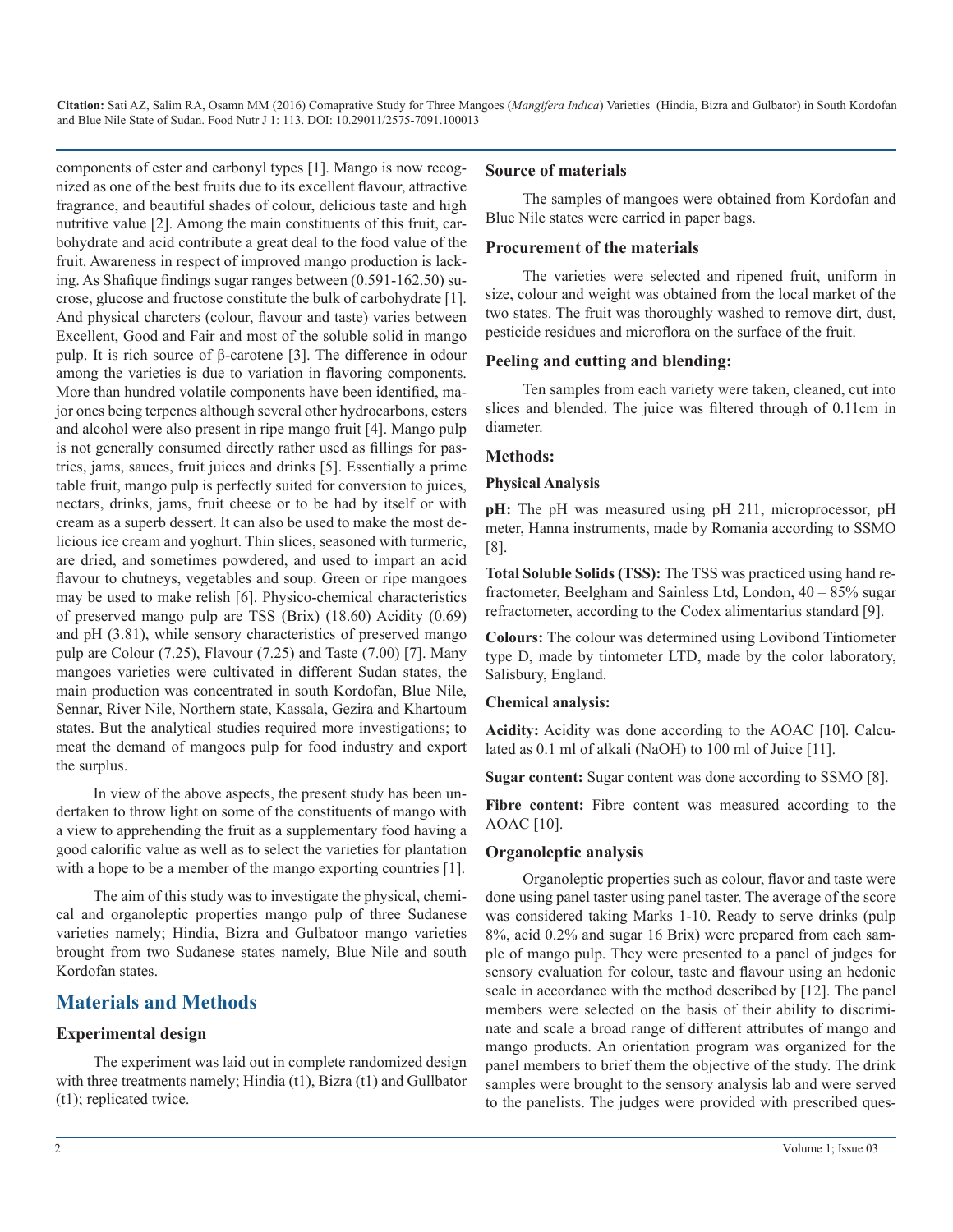tionnaires to record their observation. The information contained on the performa was  $9 =$  Like extremely;  $8 =$  Like very much;  $7 =$ Like moderately;  $6 =$  Like slightly;  $5 =$  Neither like nor dislike; 4  $=$  Dislike slightly; 3  $=$  Dislike moderately; 2  $=$  Dislike very much; 1 = Dislike extremely. The panelists expectorated the drinks and rinsed mouth using distilled water between samples. Sensory testing was made in the panel room completely free of food/chemical odour, unnecessary sound and mixing of daylight.

#### **Statistical analysis**

Data were statistically analyzed, using analysis of variance [13]. And the values are presented as means  $(SD<sup>\pm</sup>)$ .

## **Results and Discussion**

Physical properties, chemical properties and organoleptic properities of Hindia mangoes variety in three Sudanese states; Kordofan and Blue Nile states; were shown in table (1). The results showed that Hindia Mango from (BN) (5.3) was significantly higher in pH than (SK) (4.3). TSS% was highest significantly (24%) in (SK) than (BN)  $(13\%)$ . Colours: red  $(4.5)$  yellow  $(45.7)$  were significantly highest in (BN) followed by (SK) (4.4) and (19.9) respectively and all of which above the minimum level (13.5) of TSS recommended by Codex Stan 247. [14]. PPF was (61%) in (BN) followed by (SK) (59%). Acidity (0.0042) and TS% (4.2%) in (BN) were significantly different compared to (SK) (0.0014) and  $(3.17\%)$  respectively. CF% was significantly  $(0.63\%)$  in  $(SK)$ compared to (BN) (0.61%). The chemical properties such as acidity were very low compared to Saeed, et al. who found that acidity of mango was (0.69) [7]. Org.

| Specification                            | <b>SD</b>                  | Blue Nile state | Kordofan state |  |  |
|------------------------------------------|----------------------------|-----------------|----------------|--|--|
| Physical properities:                    |                            |                 |                |  |  |
| pH                                       | 4.3                        | 5.3             | 0.707107       |  |  |
| <b>Total Soluble</b><br>Solids %         | 24                         | 13              | 7.778175       |  |  |
| Percent of pulp<br>to fruit              | 59                         | 61              | 1.414214       |  |  |
|                                          | Colour (lovibond reading): |                 |                |  |  |
| Red                                      | 4.4                        | 4.5             | 0.070711       |  |  |
| Yellow                                   | 19.9                       | 45.7            | 18.24335       |  |  |
| Chemical properities:                    |                            |                 |                |  |  |
| Acidity                                  | 0.0014                     | 0.003           | 0.001131       |  |  |
| Total sugar %                            | 3.17                       | 4.2             | 0.72832        |  |  |
| Crude fibre $%$                          | 0.61                       | 0.63            | 0.014142       |  |  |
| Organoleptic evaluation (Average score): |                            |                 |                |  |  |
| Colour                                   | 6.0                        | 7.0             | 0.707107       |  |  |
| Taste                                    | 7.0                        | 7.0             |                |  |  |

| .<br>1 iavoui |  |         |
|---------------|--|---------|
| .             |  | $CFT$ . |

**Table 1:** Average chemical, physical and organoleptic analysis of Hindia mango variety in three states, Kordofan, North state and Blue Nile state.

**properties;** colour was signicantly (7.0) in (BN) compare to (SK) (6.0), while taste and the flavour were the same (7.0) in both (BN) and (SK). All sensory characteristics of mango pulp were relatively matching with Saeed, et al. who mentioned that mangoes colour is  $(7.25)$ , flavour  $(7.25)$  and taste  $(7.00)$  [7]; except the taste and flavour of Nothern state and colour of Kordofan samples were lesser than what mentioned by Saeed, et al. [7]. These vatiation between the two localities (states) is due to that mango varieties may as a result of cultural practices, soils, microclimatic changes. Physical properties, chemical properties and organoleptic properities of Bizra mangoes variety in two Sudanese states; Kordofan, North and Blue Nile states were illustrated in table 2. Bizra mango pH significantly highest in (SK) (4.5) than in (BN) (4.49). TSS% was significantly highest (23%) in (SK) compared to (BN) (15%). All of the total soluble solids above the minimum level (13.5) recommended by Codex Stan 247. [14].Colours of pulp, red (6.2) and yellow (42.6) were highst significantly in (BN) compare to (SK) (4.9) and (12.9) respectively. PPF was (59%) in (SK) compared to (BN) (43%) with significant.

| Specification                                | <b>SD</b> | <b>Blue Nile state</b> | Kordofan state |  |  |  |
|----------------------------------------------|-----------|------------------------|----------------|--|--|--|
| Physical properities:                        |           |                        |                |  |  |  |
| pН                                           | 4.5       | 4.49                   | 0.007071       |  |  |  |
| <b>Total Soluble Solids</b><br>$\frac{0}{0}$ | 23        | 15                     | 5.656854       |  |  |  |
| Percent of pulp to<br>fruit                  | 59        | 43                     | 11.31371       |  |  |  |
| Colour (lovibond reading):                   |           |                        |                |  |  |  |
| Red                                          | 4.9       | 6.2                    | 0.919239       |  |  |  |
| Yellow                                       | 12.9      | 42.6                   | 21.00107       |  |  |  |
| Chemical properities:                        |           |                        |                |  |  |  |
| Acidity                                      | 0.0021    | 0.007                  | 0.003465       |  |  |  |
| Total sugar %                                | 2.33      | 4.3                    | 1.393          |  |  |  |
| Crude fibre %                                | 0.23      | 0.53                   | 0.212132       |  |  |  |
| Organoleptic evaluation (Average score):     |           |                        |                |  |  |  |
| Colour                                       | 6.0       | 6.0                    | $\Omega$       |  |  |  |
| Taste                                        | 7.0       | 7.0                    | $\Omega$       |  |  |  |
| Flavour                                      | 7.0       | 7.0                    | $\theta$       |  |  |  |

**Table 2:** Average chemical, physical and organoleptic analysis of Bizra mango variety in three states, Kordofan, North state and Blue Nile state.

**Difference:** Acidity was significantly higest (0.007) in (BN) compare to  $(0.0021)$  in (K). TS%  $(4.3\%)$  CF%  $(0.53\%)$  were highest in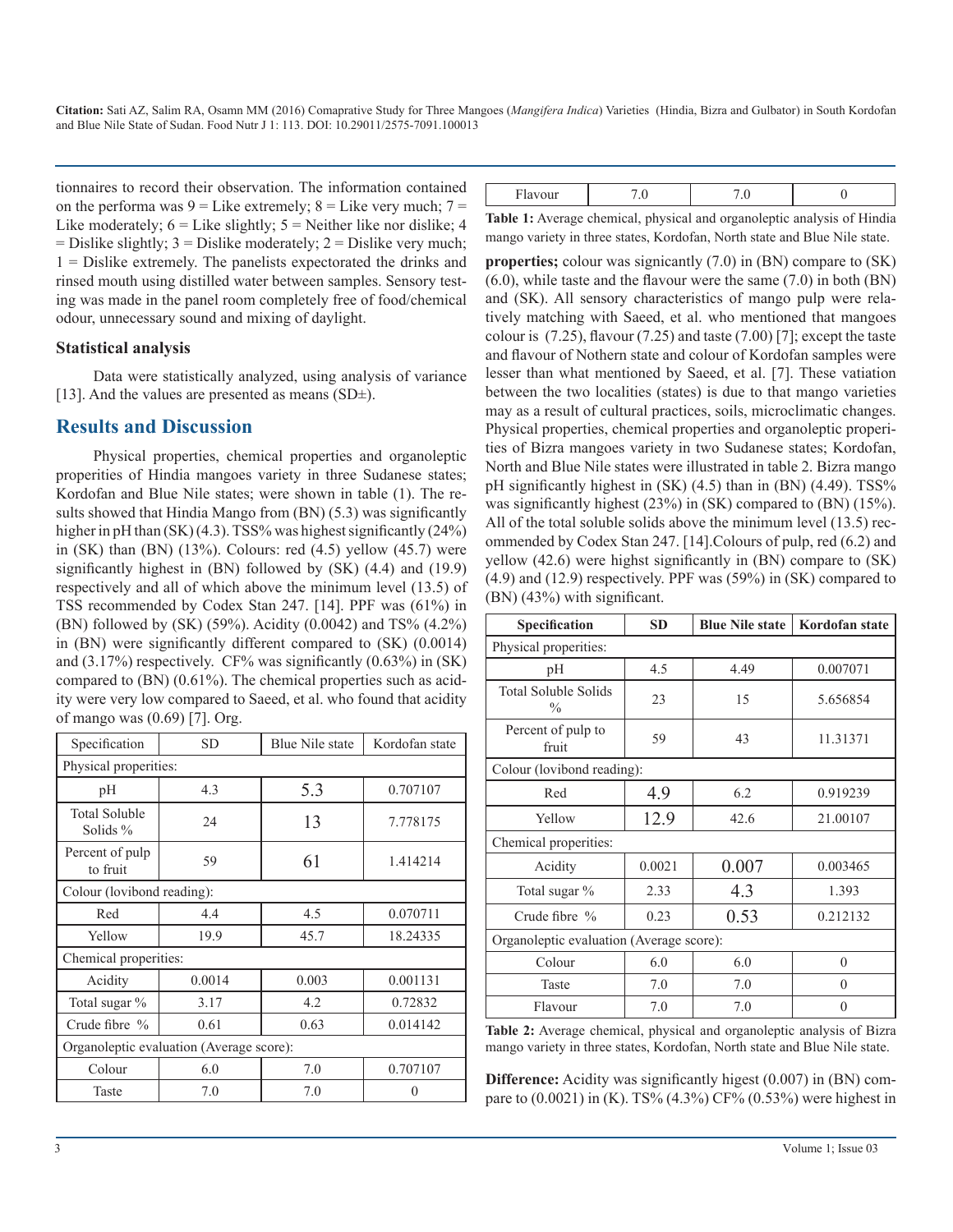(BN) compared with (SK) (2.33%) and (0.23%) respectively, but the chemical properties such as acidity were significantly difference in Kordofan state than Blue Nile; it is very low compared to Saeed, et al. [7] who found that acidity of mango was  $(0.69)$  [7]. Org. proprieties; colour (6.0), taste (7.0) and Flavour (7.0) were the same in both (BN) and (SK), except colour all sensory characters were resemble Saeed, et al. [7]. Physical properties, chemical properties and organoleptic properities of Gulbator mangoes variety in two Sudanese localities; Kordofan, North and Blue Nile states were explained in table (3). Gulbatoor variety pH from (BN) was significantly highest  $(4.96)$  compared to  $(SK)$   $(4.1)$ . TSS% (18%) and PPF (58%) were significantly highest in (SK) compared to (BN) (17%) and (51%) respectively, but all of which above the minimum level (13.5) recommended by Codex Stan 247. [12]. Colours: both red (2.6) and yellow (39.8) were highest significantly in (BN) comapred to (SK) (0.4) and (13) respectively. Acidity  $(0.004)$ , TS%  $(4.5\%)$  and CF%  $(0.33\%)$  were significantly highest in (BN) compared to (0.0021), (4.04%) and (0.16%) in (SK) that it is very low acidity compared to Saeed, et al. who found that acidity of mango was (0.69) [7]. Crude fibre percentage was the same in Blue Nile and Northern state with significantly difference with Kordofan state.

| Specification                            | <b>SD</b> | Blue Nile state | Kordofan state |  |  |
|------------------------------------------|-----------|-----------------|----------------|--|--|
| Physical properities:                    |           |                 |                |  |  |
| pH                                       | 4.1       | 4.96            | 0.608112       |  |  |
| <b>Total Soluble</b><br>Solids $%$       | 18        | 17              | 0.707107       |  |  |
| Percent of pulp<br>to fruit              | 58        | 51              | 4.949747       |  |  |
| Colour (lovibond reading):               |           |                 |                |  |  |
| Red                                      | 0.4       | 2.6             | 1.555635       |  |  |
| Yellow                                   | 39.8      | 13              | 18.95046       |  |  |
| Chemical properities:                    |           |                 |                |  |  |
| Acidity                                  | 0.0021    | 0.004           | 0.001344       |  |  |
| Total sugar %                            | 4.04      | 4.5             | 0.325269       |  |  |
| Crude fibre $%$                          | 0.16      | 0.33            | 0.120208       |  |  |
| Organoleptic evaluation (Average score): |           |                 |                |  |  |
| Colour                                   | 7.6       | 7.6             | $\Omega$       |  |  |
| Taste                                    | 7.8       | 7.8             | $\theta$       |  |  |
| Flavour                                  | 6.2       | 6.2             | $\Omega$       |  |  |

Table 3: Average chemical, physical and organoleptic analysis of Gulbator mango variety in three states, Kordofan, North state and Blue Nile state.

Org. proprieties; colour, taste and flavour were the same in the samples (7.6), (7.8) and (6.2) respectively, except the flavour all the sensory characters are higher than what obtained by Saeed, et al. [7]. The variation between the three varieties in the three localities may be due to microclimate, cultural practices, soil type etc.

# **Conclusions:**

We can conclude the following:

- 1. Hindia Mango from (BN) was significantly higher than (SK) in pH, red and yellow Colours, PPF, Acidity and TS%. In contrast South Kodofan ones was highest significantly (BN) in TSS% and CF%, while Org. properties were the same in both (BN) and (SK).
- 2. Bizra mango obtained from (SK) significantly highest in pH, TSS%, PPF than Blue Nile ones. Colours of pulp, Acidity, TS%, CF% were highest in (BN) compared with (SK), while Org. proprietieswere the same in both (BN) and (SK).
- 3. Gulbatoor variety pH, Colours, Acidity, TS% and CF% from (BN) was significantly highest compared to (SK). TSS% and PPF were significantly highest in (SK) compared to (BN). Org. proprieties were the same.

# **Acknowledge:**

I express my deep thanks to Horticulture Administration, South Kodofan State, Sudan and Horticultural Administration, Blue Nile State, Sudan; for their generous helps to visit the productive areas to collect the samples and data. My thank extend to the soul Prof. Salih Hussein the former general director of Sudanese Agriculture Corporation and to El Damazeen Agricultural Station, Blue Nile State, Sudan for their generous help. Also my thanks extend to everybody who has direct or indirect contribution and his name not mentioned here.

# **References**

- 1. [Shafique MZ, Ibrahim M, Helali OH, Biswas SK \(2006\) Studies on the](http://www.justice.gov.md/file/Centrul de armonizare a legislatiei/Baza de date/Materiale 2010/Legislatie/Codex Stan 247-2005.pdf)  Physiological and Biochemical Composition of Different Mango Cul[tivars at Various Maturity Levels. Bangladesh J Sci Ind Res 41: 101-](http://www.justice.gov.md/file/Centrul de armonizare a legislatiei/Baza de date/Materiale 2010/Legislatie/Codex Stan 247-2005.pdf) [108](http://www.justice.gov.md/file/Centrul de armonizare a legislatiei/Baza de date/Materiale 2010/Legislatie/Codex Stan 247-2005.pdf).
- 2. Ibrahim M, Karim MR, Alam MS, Gofur MA (1999) Effect of application of plant hormone on the productivity and maturity of mango. J Bio Sci 7: 111-114.
- 3. [Salunkhe DK and Kadam SS \(1995\) Hand Book of Fruit Science and](http://www.justice.gov.md/file/Centrul de armonizare a legislatiei/Baza de date/Materiale 2010/Legislatie/Codex Stan 247-2005.pdf)  Technology, Marcel Dekker, Inc., New York, USA.
- 4. [Hunter GLK, Bucek WA, Radfod T \(1974\) Volatile components of](http://www.justice.gov.md/file/Centrul de armonizare a legislatiei/Baza de date/Materiale 2010/Legislatie/Codex Stan 247-2005.pdf)  canned Alphonso mango. J. Food Sci 39: 900.
- 5. [De La Cruz Medina J and García HS \(2002\) MANGO: Post-harvest](http://www.justice.gov.md/file/Centrul de armonizare a legislatiei/Baza de date/Materiale 2010/Legislatie/Codex Stan 247-2005.pdf)  Operations. Instituto Tecnologico de Veracruz. Edited by AGSI/FAO[:](http://www.justice.gov.md/file/Centrul de armonizare a legislatiei/Baza de date/Materiale 2010/Legislatie/Codex Stan 247-2005.pdf)  [Danilo Mejia,PhD \(Technical\), Beverly Lewis](http://www.justice.gov.md/file/Centrul de armonizare a legislatiei/Baza de date/Materiale 2010/Legislatie/Codex Stan 247-2005.pdf).
- 6. [Morton J \(1987\) Mango. In: Fruits of warm climates. 221-239.](http://www.justice.gov.md/file/Centrul de armonizare a legislatiei/Baza de date/Materiale 2010/Legislatie/Codex Stan 247-2005.pdf)
- 7. [Saeed A, Muhammad R, Anwaar A, Atif N \(2010\) Physico-chemical,](http://www.justice.gov.md/file/Centrul de armonizare a legislatiei/Baza de date/Materiale 2010/Legislatie/Codex Stan 247-2005.pdf)  Microbiological and Sensory Stability of Chemically Preserved Mango [Pulp. Pak J Bot 42: 853-862](http://www.justice.gov.md/file/Centrul de armonizare a legislatiei/Baza de date/Materiale 2010/Legislatie/Codex Stan 247-2005.pdf).